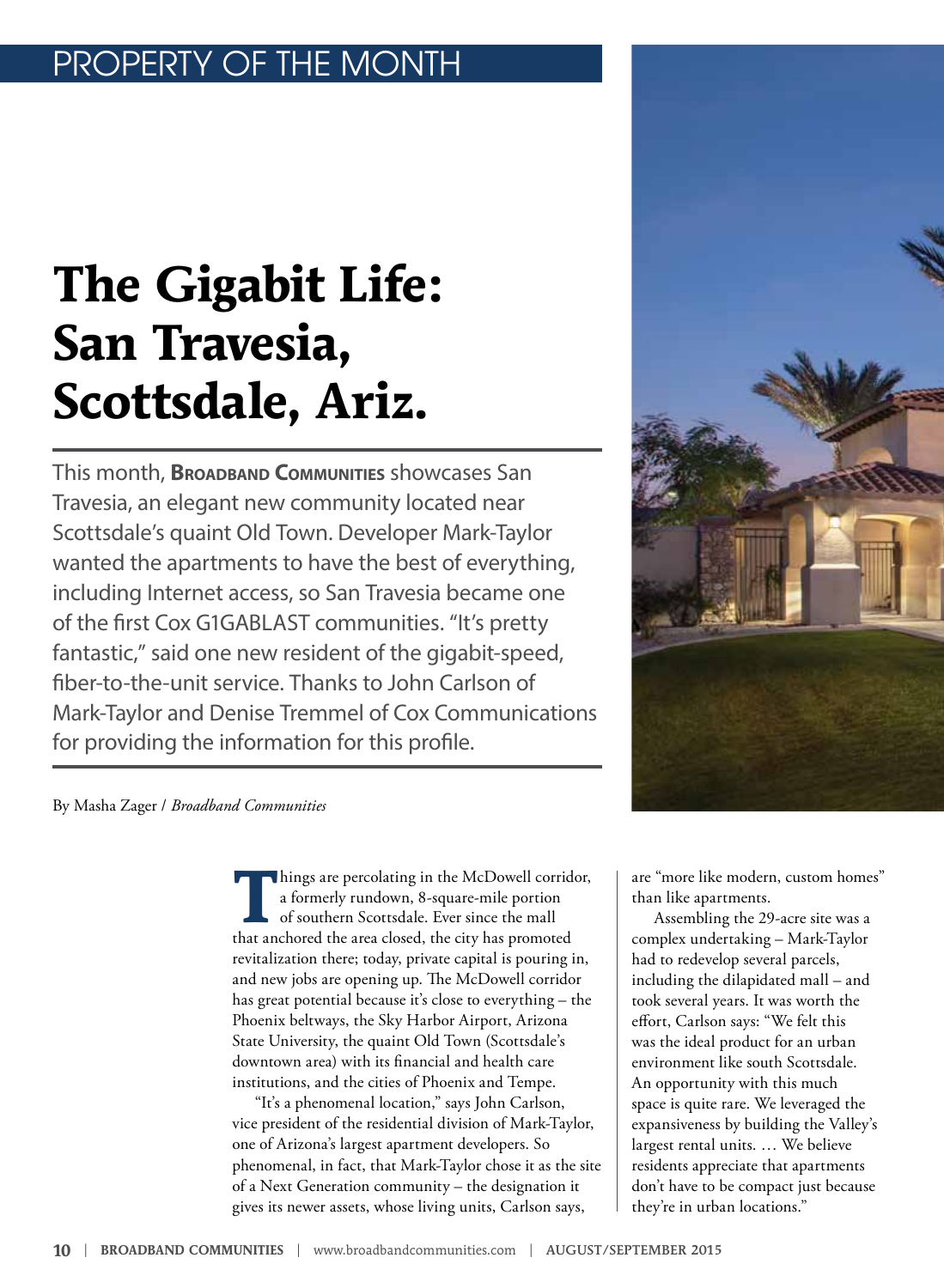

San Travesia (named after the Spanish word for "crossroads," not for an actual saint) opened in January 2015, complete with "everything a discerning apartment resident expects, and more."

The property is already nearly half leased; the average resident age is 32, and the average household income is above \$100,000. Residents include both empty nesters moving out of their houses and young professionals who aren't ready to buy their first houses.

One thing Mark-Taylor expected discerning residents to want was good Internet access. Fortunately, the property was being planned at about the same time as Cox Communications' 1 Gbps service, branded as G1GABLAST. When Cox approached the developer about installing the new technology at San Travesia, Carlson

jumped at the chance. "Our strategy is long-term hold," he explains. "We're not looking to exit. We wanted to be armed with the right technology to take care of our residents on a going-forward basis."

#### **PROPERTY OF THE MONTH HIGHLIGHTS ~ San Travesia, Scottsdale, Ariz. ~**

- Luxury apartment community in a rapidly redeveloping area of **Scottsdale**
- One of the first Cox G1GABLAST communities
- Fiber-to-the-unit network supports 1 Gbps Internet access along with other services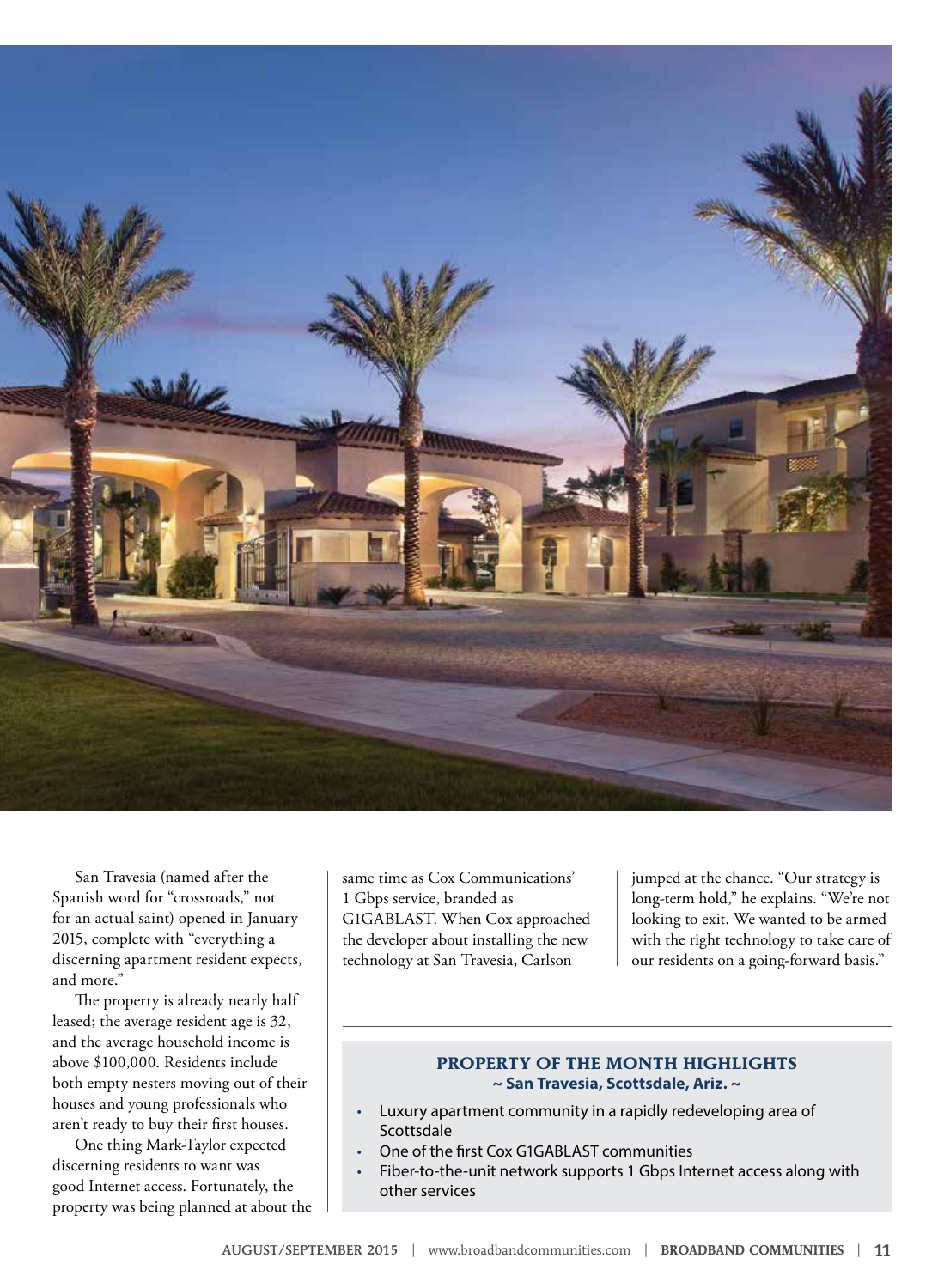## PROPERTY OF THE MONTH

"As you move into the future, apartment properties might be branded or labeled in terms of their Internet access as much as their curb appeal."

The choice appears to have been a good one. When the property first opened, leasing agents had to explain to prospective residents what a gigabit was; today, residents tell their friends about the gigabit service, and the friends call the leasing office to ask when they can move in. The property is

9 percent ahead of its rent projection – which, given that Mark-Taylor prides itself on accurate projections, is "very significant," Carlson says.

The company's next three developments will all be G1GABLAST communities. "There's no going backward at this point," Carlson says.

### **'EVERYTHING WORKS AT THE SPEED OF LIGHT'**

Residents of San Travesia are enthusiastic about having gigabit Internet service and say it makes a positive difference in their lives. Rob Wax, a business developer for an energy services company, uses his Internet connection for both work and play.

"I don't really have hours," he explains. "I work when my customers are working. We do a lot of videoconferencing. My team is spread out across the Southwest, so we use GoToMeeting. It's critical to have high-speed Internet so we don't have choppy calls and so we can download files without cutting down the bandwidth for the call. That's what clogged everything up [before moving to San Travesia] – we'd be doing a video call, and a 5 MB file would take forever to download, or the call would get choppy.

"Now, I don't have to go into the office as much. I'm on the road a lot, and when I get back and I can work from home, it's pretty fantastic – it's a stress-free environment. It makes life a lot easier for me."

Wax, a former New Yorker who says patience is not his virtue, also appreciates being able to download a high-definition movie in five seconds. "It's a crazy thing to watch. I used to have to check back on the progress. Now it goes from 0 to 100 percent instantly. It's the coolest thing to see. Everything works at the speed of light."

At another G1GABLAST community, Park Place in San Diego, resident Andy De La Cruz is equally appreciative of the gigabit Internet service. De La Cruz works from home full-time, counseling patients as they return to the "real world" after stays in rehabilitation centers. He spends most of his time on video or VoIP calls while logged in to several Web-based applications. For him, gigabit service means not having to worry about whether his roommate might be trying to use the Internet during his work hours.

"Before, I would notice a total difference if there was someone in the other room – it would freeze up, or there would be a lag in the video feed," he says. That no longer happens – and, "for our line of work, that's very imperative, and very helpful."

"The take-home is that, as you move into the future, apartment properties might be branded or labeled in terms of their Internet access as much as their curb appeal. If owners don't plan for that, they'll miss an opportunity."

#### **VITAL STATISTICS**

*Property Description:* San Travesia is a two-phase (441 units and 131 units), 572-unit community that covers 29 acres, with large, open, recreational areas and an amenity package for residents that includes a 6,000-square-foot fitness facility, a spinning and yoga studio, a poolside volleyball court and outdoor living rooms. It is the only contemporary, low-density rental community in the midst of the high-rise developments in downtown Scottsdale.

As part of "[The Next Generation](http://blog.mark-taylor.com/2012/10/04/san-marquis-celebrates-grand-opening-in-style/)  [of Mark-Taylor](http://blog.mark-taylor.com/2012/10/04/san-marquis-celebrates-grand-opening-in-style/)," the apartments have features that are expected in modern, custom homes, such as kitchen islands, custom wood cabinets, clean steel appliances, distressed plank flooring, oiledbronze fixtures, pendant lighting and direct-access garages.

The McDowell Road corridor, where San Travesia is located, has garnered acclaim for its ongoing revitalization. Helped in large part by its irreplaceable location, directly between Loop 101, Loop 202 and Sky Harbor Airport, the area has become a very attractive residential option.

*Demographics:* The average age is 32, and the average household income is \$100,400.

*Greenfield or retrofit?* Greenfield

*Number of units:* 572

*Style:* Garden apartments

*Time to deploy:* 21 months

*Date services started being delivered:* December 4, 2014

#### **SERVICES**

*Services offered on the network:* Highspeed Internet access with top speed of 1 Gbps, digital video with DVR